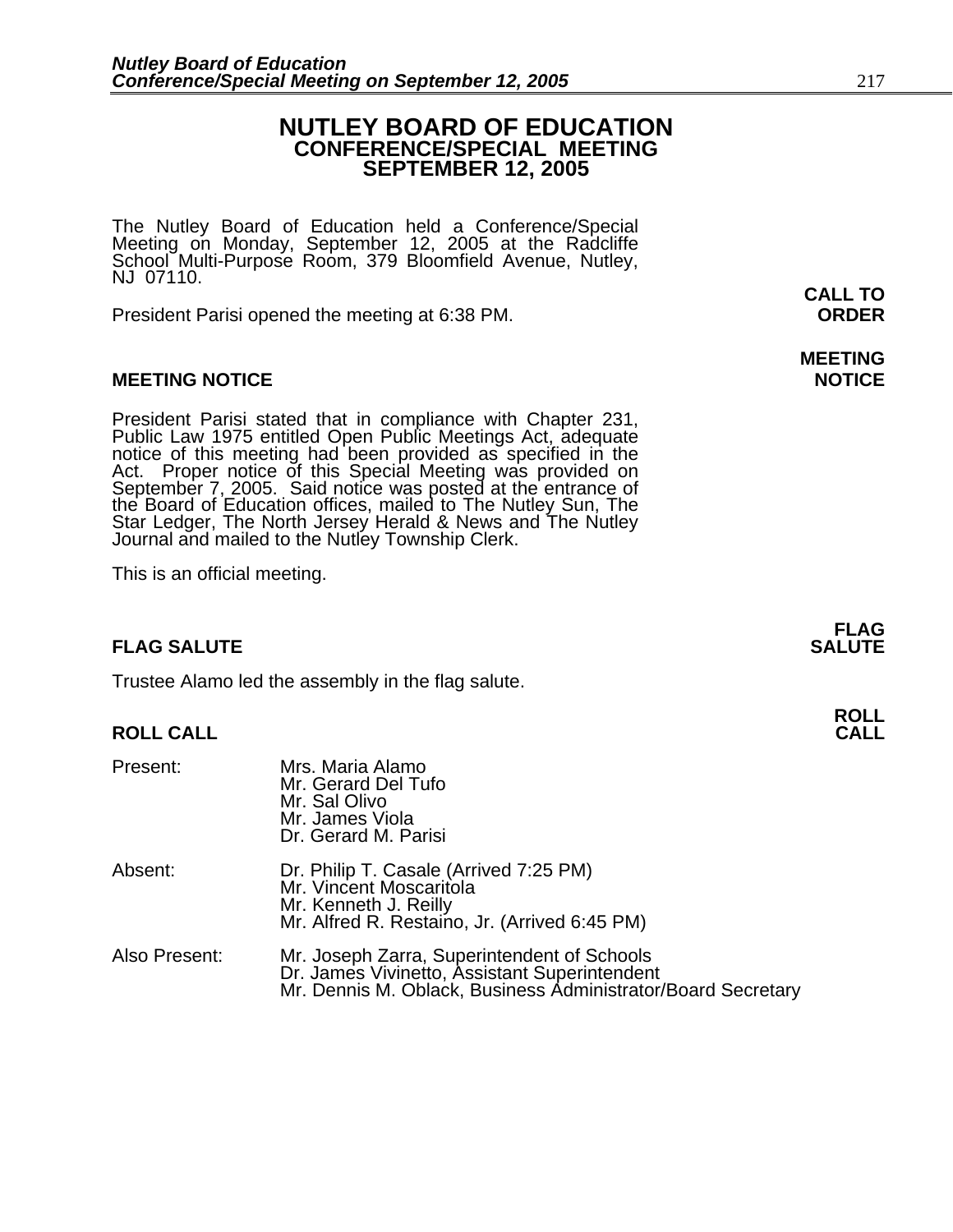#### **COMMITTEE REPORTS**

| Trustee Alamo -      | <b>Personnel Committee</b> |
|----------------------|----------------------------|
| <b>Trustee Viola</b> | <b>Community Relations</b> |

Trustee Restaino arrived at 6:45 PM.

Assistant Superintendent Vivinetto spoke about the re-<br>registration and answered several questions from the trustees<br>with regard to the district's disenrollment process.

#### **MOTION TO ADJOURN TO EXECUTIVE SESSION**

At 7:20 PM Trustee Alamo moved and Trustee Olivo seconded the following resolution:

WHEREAS, the Board of Education will be discussing matters exempt from public discussion pursuant to N.J.S.A. 10:4-12,

NOW, THEREFORE, BE IT RESOLVED that the Board of Education recess to closed executive session at this time in the conference room to discuss personnel matters, and

BE IT FURTHER RESOLVED that the results of the discussions will be made public by inclusion on the agenda of a subsequent meeting of the Board of Education or when the reasons for discussing such matters in closed session no longer exist.

The motion was unanimously approved by voice vote.

Trustee Casale arrived at 7:25 PM.

#### **RECONVENE**

**OPEN MEETING**<br>At 7:45 PM the Board reconvened in open public session on a motion by Trustee Alamo seconded by Trustee Del Tufo, and unanimously approved by voice vote.

## **HEARING OF CITIZENS (Agenda Items Only) HEARING OF CITIZENS**

None

## *SUPERINTENDENT'S RESOLUTIONS*

Trustee Viola moved, Trustee Olivo seconded, a motion that the Board approves the Superintendent's Resolutions numbers 1 through 3 as listed below.

The Superintendent's Resolutions 1 through 3 were unanimously approved by roll call vote.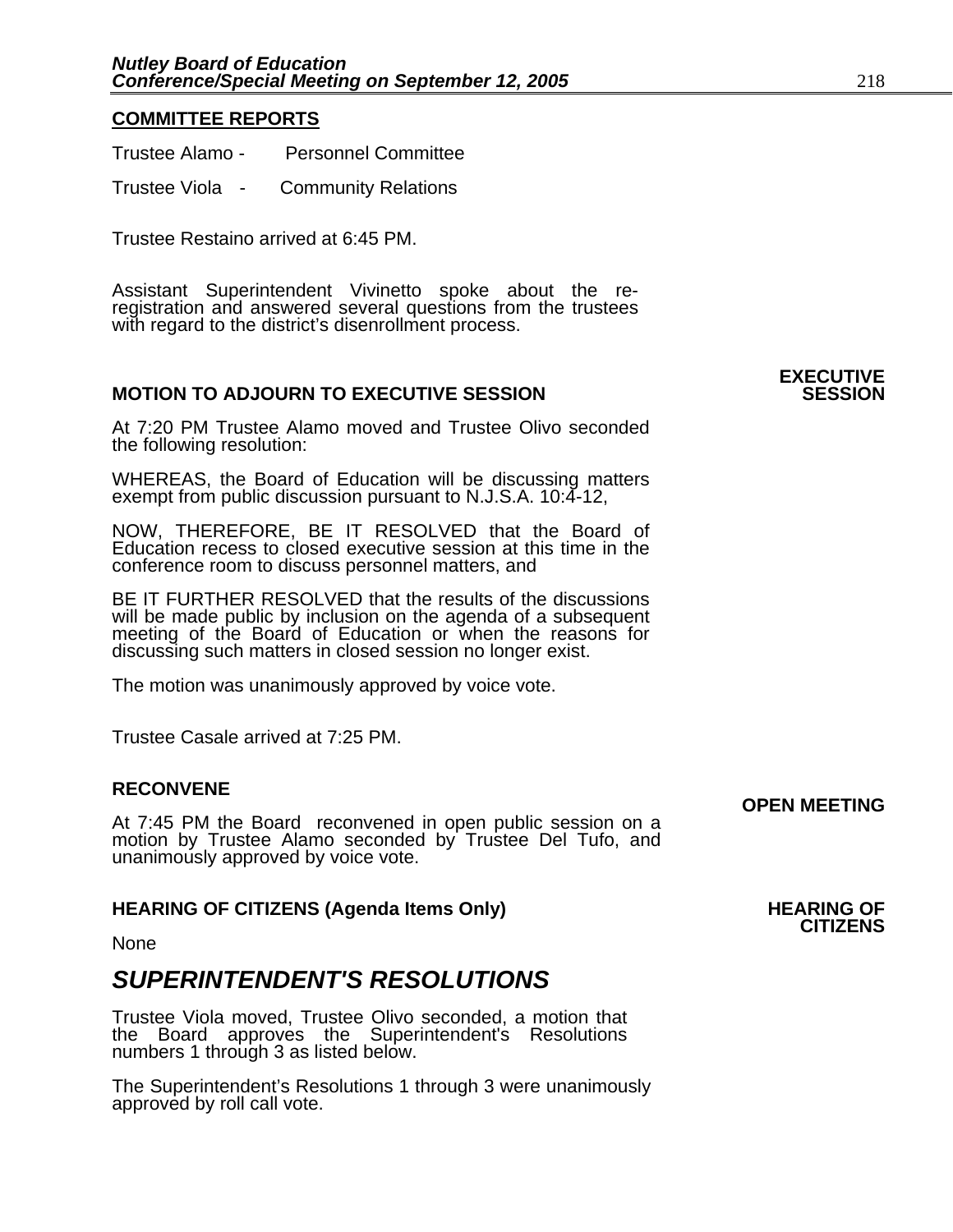#### 1. **AMENDING RESOLUTION – Reappointments Non-Tenured Teachers**

BE IT RESOLVED that the Reappointments – Non-Tenured Teachers adopted at the June 13, 2005 Board Meeting, be amended to reflect the following changes:

Pamela Maggiano -from part-time to full - \$46,300 Erin Vernaleken - from part-time to full - 41,000

### **2. TRANSFER OF PERSONNEL**

**Name From To**

BE IT RESOLVED that the Board of Education approves, upon the recommendation of the Superintendent of Schools, the following transfers:

Jacqueline Maddi Lincoln Lincoln & Washington<br>Pamela Maggiano Yantacaw Yantacaw & Lincoln Yantacaw Yantacaw & Lincoln<br>Radcliffe Washington Erin Vernaleken Radcliffe Washington

#### **3. CHANGE IN TRAINING LEVEL**

BE IT RESOLVED that the Board of Education approves the following personnel be advanced to the proper level of the salary guide in accordance with Board of Education Regulations said teacher having completed the necessary college courses to qualify for such advancement to be effective September 1, 2005:

To M.A.+15 Step Salary

Diane LaPierre 16 <sup>1</sup>/<sub>2</sub> \$67,241

#### 4. **APPOINTMENT – Permanent Unassigned Substitute**

Trustee Del Tufo moved, and Trustee Alamo seconded, the following resolution. Upon being put to a roll call vote the resolution was approved.

BE IT RESOLVED that the Board of Education approves the appointment of Mr. David Luzzi as permanent unassigned substitute, effective September 13, 2005, for the 2005/2006 school year, at the rate of \$78 per day and fringe benefits which include State Health benefits and dental plans.

**CHANGE IN<br>TRAINING LEVEL** 

**TRANSFER<br>OF PERSONNEL** 

**APPOINT PERMANENT**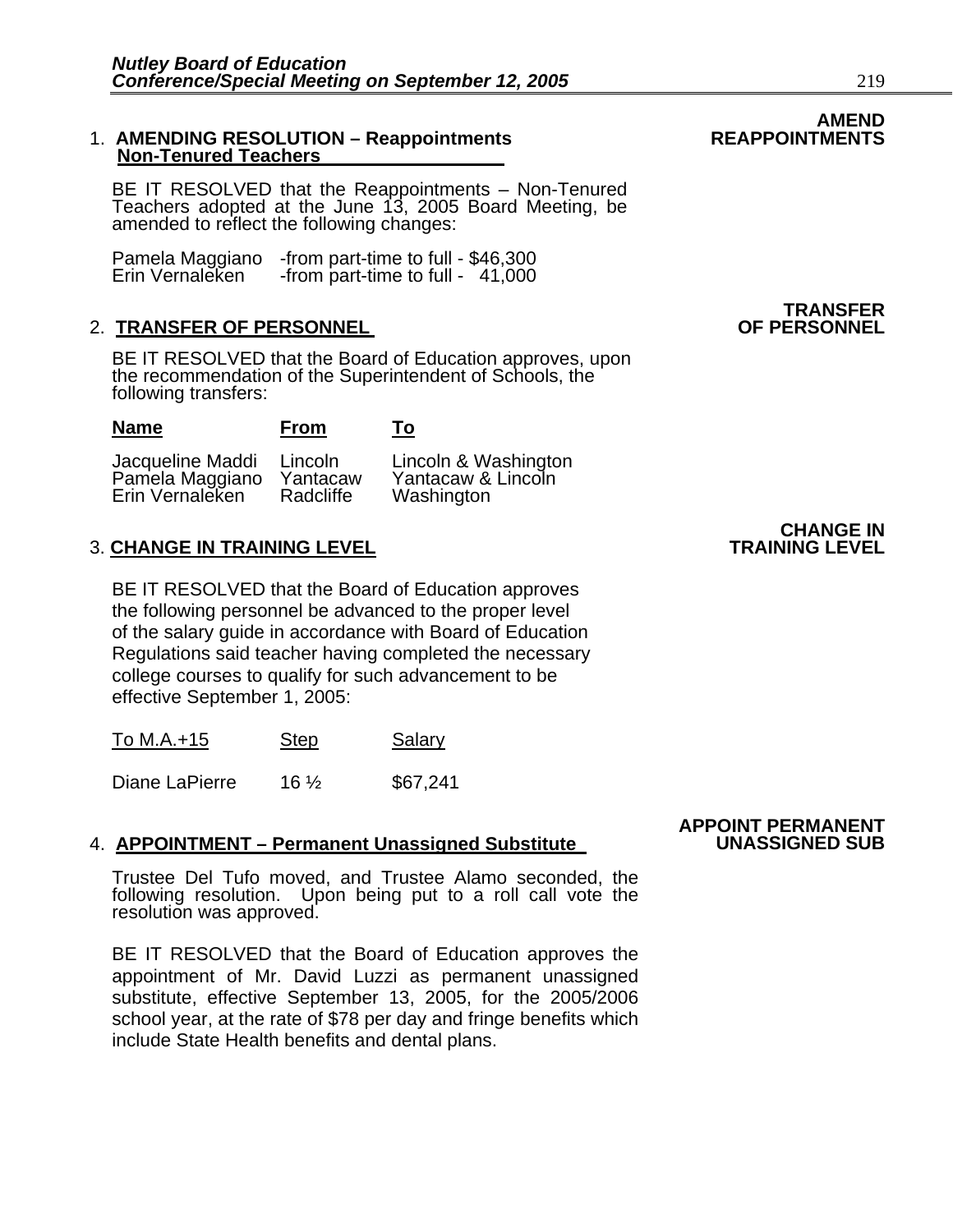#### 5. **AMENDING APPOINTMENT – Part-time School Aide**

Trustee Alamo moved, and Trustee Olivo seconded, the following resolution. Upon being put to a roll call vote the resolution was approved.

BE IT RESOLVED that the Board of Education approves the amending of the resolution Reappointments – Part-time School Aides Schedule C, approved at the July 25, 2005 Board Meeting of Antoinette Alu to reflect a change in po

### *BUSINESS ADMINISTRATOR/ BOARD SECRETARY'S RESOLUTIONS*

#### 1. **APPROVAL OF CHANGE ORDERS FOR ASBESTOS CHANGE ORDER ABATEMENT AND SELECTIVE DEMOLITION AT FRANKLIN MIDDLE SCHOOL**

Trustee Restaino moved, and Trustee Casale seconded, the following resolution. Upon being put to a roll call vote the resolution was approved.

BE IT RESOLVED that the Nutley Board of Education accepts the recommendations of DCM Architecture, Inc., its architect, and Tri-Tech Engineering, its construction manager and approves Change Order #1 and Change Order #2 for its contract with Niram, Inc. for asbestos abatement and selective demolition at Franklin Middle School. The contract will reflect increases in the amount as follows:

|                 | Date           | Amount      |
|-----------------|----------------|-------------|
| Change Order #1 | August 5, 2005 | \$19,203.98 |
| Change Order #2 | August 5, 2005 | \$16,346.84 |

#### 2. **AWARD OF CONTRACT FOR PREPARATION OF THE CONTRACT 2005-2010 LONG RANGE FACILITIES PLAN**

Trustee Casale moved, and Trustee Alamo seconded, the following resolution. Upon being put to a roll call vote the resolution was approved.

WHEREAS, the Nutley Board of Education requires consulting services for the preparation of its 2005-2010 Long Range Facilities Plan, and

WHEREAS, proposals have been received for such services from four consulting firms, and

# AWARD<br>CONTRACT

**APPROVE**